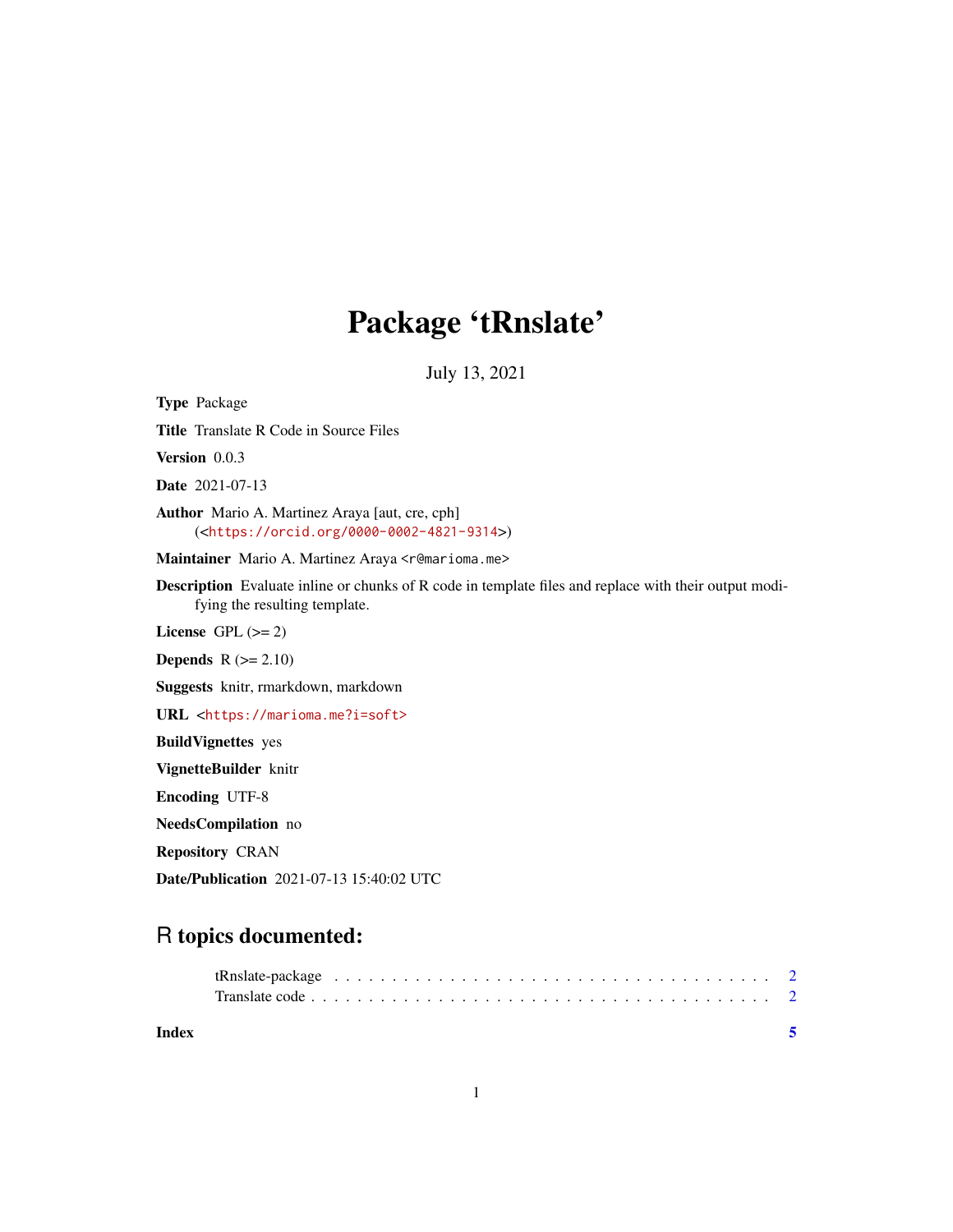<span id="page-1-1"></span><span id="page-1-0"></span>

#### Description

Evaluate inline or chunks of R code in template files and replace with their output modifying the resulting template.

#### Details

Function translate\_r\_code receives a character vector with the lines of a template file which contains R code inline and in R chunks. This R code is evaluated in an environment defined by the user and replaces its output in the template returning a character vector with the lines of the resulting template.

#### Examples

```
library(tRnslate)
# Read template containing R code inline or in chunks
T <- readLines(system.file("examples/template.txt", package = "tRnslate"))
# Create and environment to evaluate the R code in the template.
# Define objects in the environmet which are used to modify the template.
renv <- new.env(parent = parent.frame())
renv$s <- list(
intro = "#SBATCH",
partition = "hpc01",
nodes = 4,
tasks = 10,
memory = "2gb",
time = "01:00:00",
array = FALSE,
modules = 'module load openmpi/chosen/module R/chosen/module',
workdir = 'cd ${SLURM_SUBMIT_DIR}'
)
# Evaluate the R sentences in the template using the objects in the input environment.
TT <- translate_r_code(T, envir = renv)
# See the lines of the resulting template (or using 'cat' and newline as separator)
TT
```
Translate code *Translate code*

#### Description

Evaluate inline or chunks of R code present in general template files to produce variable content depending on some input arguments.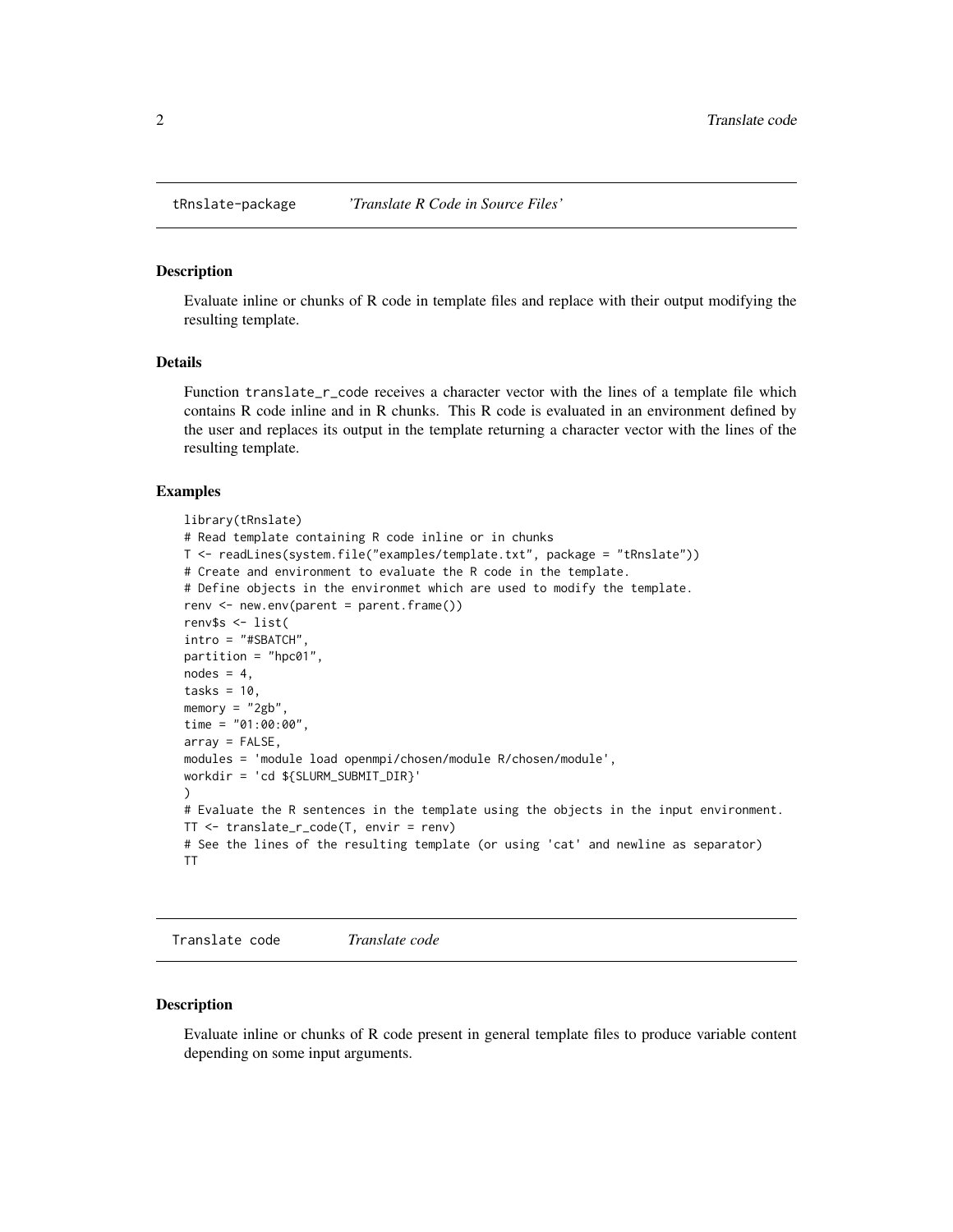#### Translate code 3

#### Usage

```
translate_r_code(x, chunk_prefix = NULL, chunk_char = "@",
       chunk_times = 1, inline_open = "<", inline_char = "@",
       inline_close = ">", char_begin = "", char_clean = "<:NULL:>",
       char\_drop = "<:NULL:>",envir = new.env(parent = parent.frame()), comments = TRUE,
       reduce = TRUE, allow_file = FALSE, ...)
```
#### Arguments

| x            | if allow_file = FALSE (default) it is a character vector with the file lines con-<br>taining R code. It can also be a unique character element where lines are as-<br>sumed from the newline character \n. If allow_file = TRUE then it can also be<br>a (unique) file path.                  |
|--------------|-----------------------------------------------------------------------------------------------------------------------------------------------------------------------------------------------------------------------------------------------------------------------------------------------|
| chunk_prefix | prefix character to identify chunks with R code. For example if chunk_prefix<br>$=$ "#" then chunks of R code can be placed only in comments (for an R script<br>file, for instance). If chunk_prefix = $NULL$ then the chunks of R code can be<br>placed anywhere in the file (the default). |
| chunk_char   | character to mark the chunks of R code. Default to "@".                                                                                                                                                                                                                                       |
| chunk_times  | number of times that chunk_char must be repeated (default to 1).                                                                                                                                                                                                                              |
| inline_open  | character that opens inline R code. Default to <.                                                                                                                                                                                                                                             |
| inline_char  | character in between inline R code is placed. Default to @.                                                                                                                                                                                                                                   |
| inline_close | character that closes inline R code. Default to >.                                                                                                                                                                                                                                            |
| char_begin   | character to print at the beginning of line before output when adding lines at<br>translating R code. Default is blank, but for comments (if chunk_prefix = $"#$ "<br>for instance) it should start with #.                                                                                   |
| char_clean   | character to print to replace r code with empty or NULL output generating empty<br>line for assignation R code. Default to <: NULL:>.                                                                                                                                                         |
| char_drop    | character to print to indicate which lines should be dropped. Can be a regular<br>expression. Default to <: NULL:>.                                                                                                                                                                           |
| envir        | environment where to evaluate R code.                                                                                                                                                                                                                                                         |
| comments     | keep comments before evaluate R code? Default to TRUE.                                                                                                                                                                                                                                        |
| reduce       | logical. Delete consecutive empty lines? Default to TRUE.                                                                                                                                                                                                                                     |
| allow_file   | let x to be a file.path and/or vector of lines read using readLines. Default to<br>FALSE.                                                                                                                                                                                                     |
| $\ddots$     | other arguments to pass to functions. At the moment only debug works to trigger<br>debugging using browser. It can be a logical value to enable/disable debugging<br>at all levels or a character string with the name of the function at whose level we<br>want to trigger debugging.        |

#### Details

The input of translate\_r\_code is a file path, a character vector such as those obtained using readLines or just a unique character element (where each line is assumed using the newline character) with the content of a template file containing inline or chunks with R code. Users can define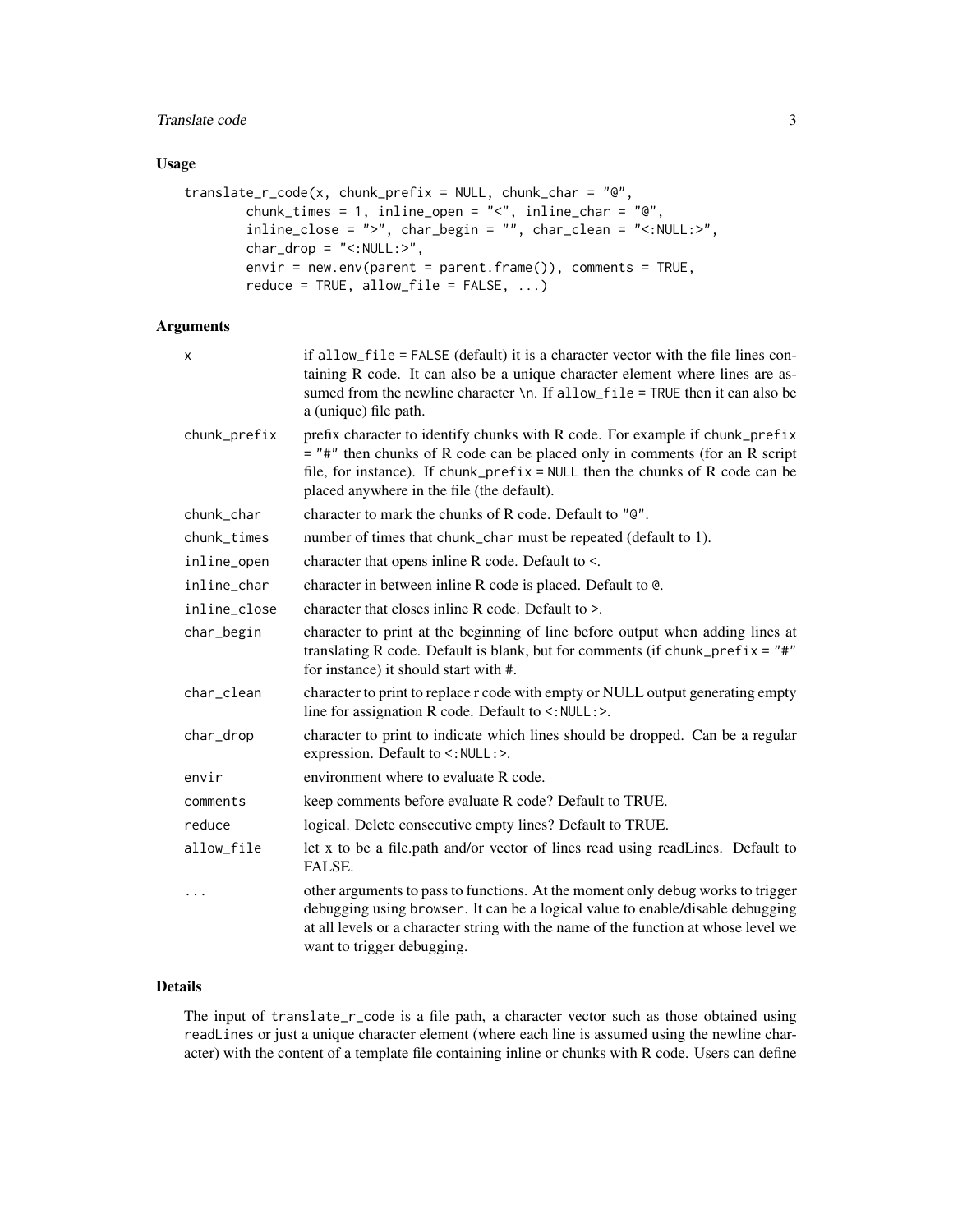<span id="page-3-0"></span>an environment (including objects) where to evaluate this R code. Once the template's R code is evaluated, its output is replaced in the template. translate\_r\_code returns a character vector where each element is the corresponding line of the file so that its content can be written to disk easily using cat. Characters to identify inline and chunk R code can be defined by the user. Assuming the default values for the input argument of translate\_r\_code, file lines starting with @r can contain R code in the whole line while code in between  $\langle$ r $\theta$  code  $\theta$ > evaluates R code only for the portion in between the opening  $\leq \theta$  and the closing  $\circledcirc$ . These characters to mark chunks and inline openings and closings can be modified by the user. The R code is evaluated by order of appearance (top to bottom, left to right) and the behaviour of the output depends on the pressence of assignation <-. Thus, to control the output, it is necessary to consider two main rules:

- Do not mix assignation (<-) with printing (assignation is only evaluated, not printed).
- Separate chunks using an empty line.

For more details see [tRnslate package vignette](../doc/tRnslate.html) or run vignette ("tRnslate"). For an example see [tRnslate-package.](#page-1-1)

#### Value

Once the chunks or inline R code are evaluated by translate\_r\_code, it returns a character vector where each element corresponds to the original line in the template file where the chunks and inline code has been replaced by its output. This content can be seen in console or written to disc, for example, by using cat (it requires to use sep =  $''\n\rightharpoonup$ n").

#### Author(s)

Mario Martinez Araya, <r@marioma.me>.

#### Examples

## To see an example in R console run: ## ## ?tRnslate::tRnslate